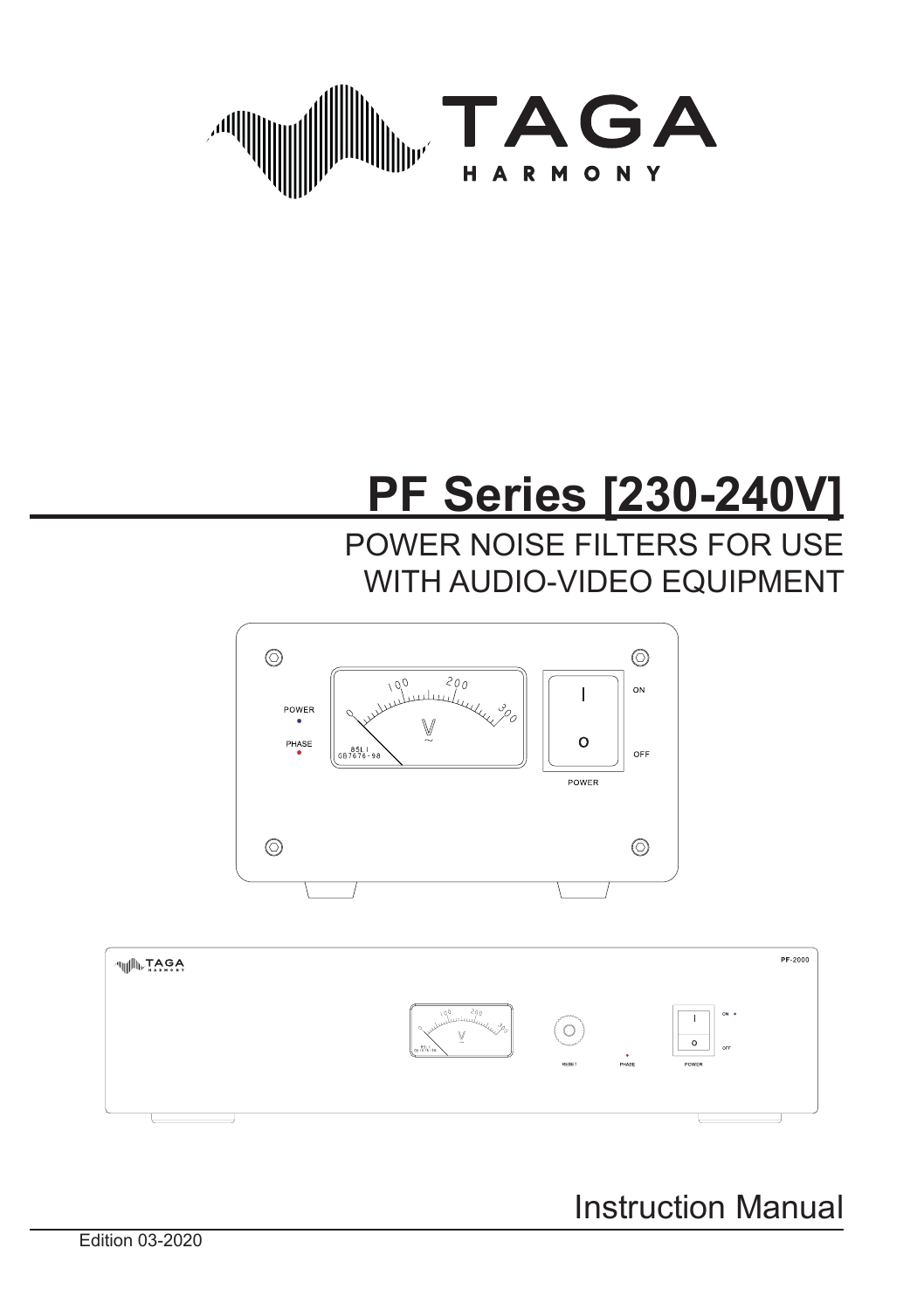### **Introduction**

Thank you for purchasing this TAGA Harmony power filter.

The electricity network in our homes or workplaces is exposed to different interferences for instance electromagnetic interference (EMI) generated by appliances connected to the same network (refrigerators, air conditioners, computers etc.). These interferences are not only produced inside your house or office but by all appliances in your building or even outside it and can differ on the time of day or week when the traffic on the electrical network changes.

All these interferences which we call noises can get into your AC power and interfere with your system.

This "dirty" electricity can have a negative effect on performance of your audio-video system.

TAGA Harmony power noise filter is a great way to limit the negative noises from your electricity and to isolate your system from the contaminated power and has a feature to indicate the correct power phase.

Thanks to the PF power filters you will be able to enjoy a better quality of your audio and video equipment.

The contaminated electricity has also a negative impact on internal circuits and power supplies of your equipment and because the PF filter works as a buffer between the wall socket and your gear it will help to increase the longevity of connected components.

The voltage meter located on the front panel of the PF filter (selected models) helps to control whether the power voltage in the wall socket is stable.

Removable IEC type power cord gives an option to upgrade your system with a premium audiophile power cable in any time.

#### **Cleaning**

Do not use strong or abrasive cleaners. Use a dry, soft cloth for cleaning.

#### **Specifications**

Full technical specifications are available on the **www.TagaHarmony.com** website.

### **Contents**

| Safety Instructions          | 3 |
|------------------------------|---|
| <b>Controls and Displays</b> | 5 |
| Hooking Up the Filter        | 6 |
| Operation                    | 7 |
| <b>Kit Content</b>           | 9 |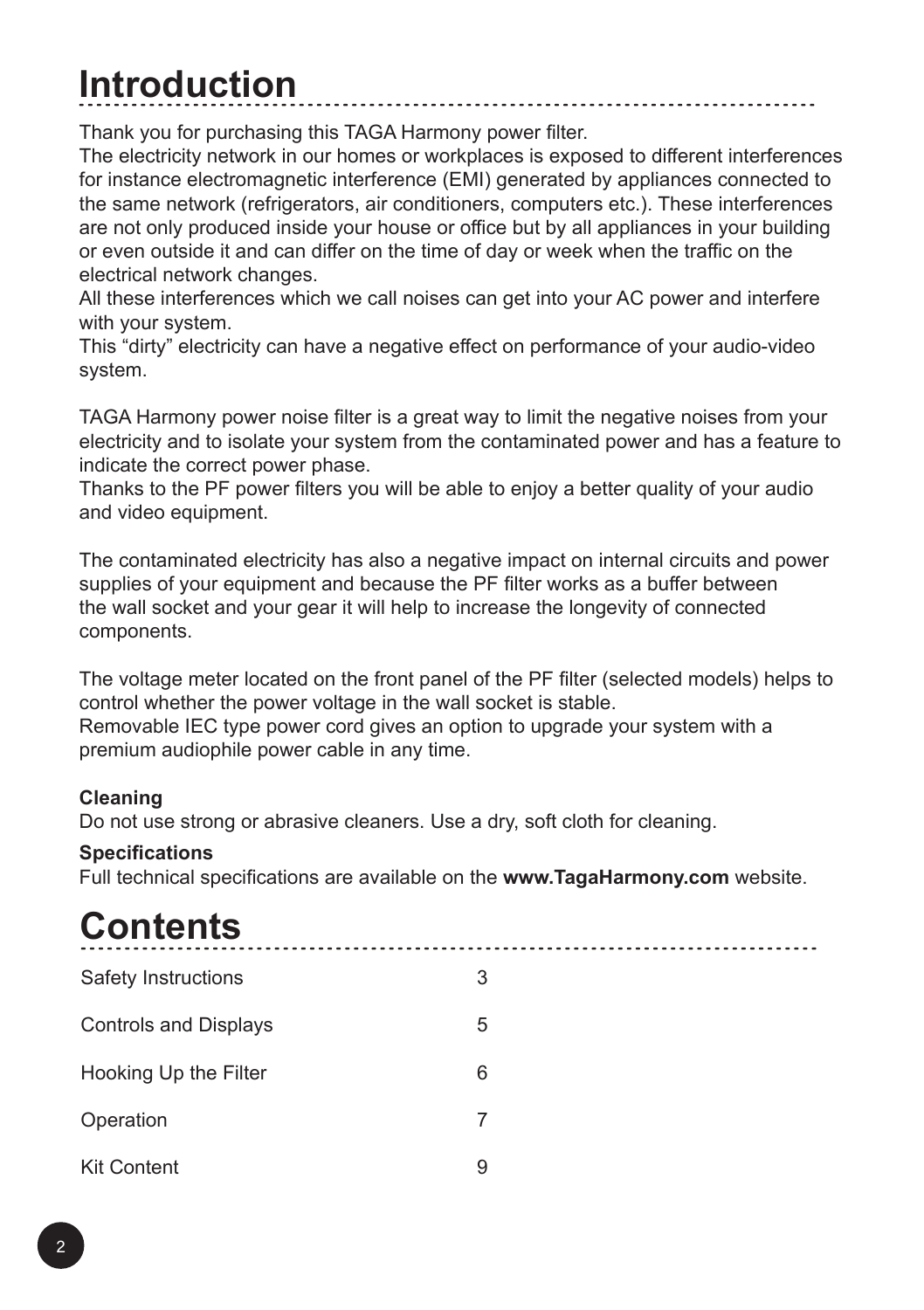### **IMPORTANT**

#### **READ THIS SECTION CAREFULLY BEFORE PROCEEDING!**



# **CAUTION**

### **RISK OF ELECTRIC SHOCK DO NOT OPEN**

**WARNING:** TO REDUCE THE RISK OF FIRE OR ELECTRIC SHOCK, DO NOT EXPOSE THIS PRODUCT TO RAIN OR MOISTURE. DO NOT REMOVE COVER (OR BACK). NO USER-SERVICEABLE PARTS INSIDE. REFER SERVICING TO QUALIFIED SERVICE PERSONNEL.



I

The triangle containing a lightning symbol is intended to alert the user to the presence of uninsulated dangerous voltages within the product's enclosure that may be of sufficient magnitude to constitute a risk of electric shock to persons.



An exclamation mark in a triangle is intended to alert the user to the presence of important operating and maintenance (servicing) instructions in the literature accompanying the appliance.

**WARNING:** TO REDUCE THE RISK OF FIRE OR ELECTRIC SHOCK, DO NOT EXPOSE THIS APPARATUS TO RAIN OR MOISTURE, AND OBJECTS FILLED WITH LIQUIDS, SUCH AS VASES, SHOULD NOT BE PLACED ON THIS APPARATUS.

**CAUTION:** TO PREVENT ELECTRIC SHOCK, FULLY AND SECURELY INSERT THE POWER CABLE PLUG INTO THE POWER OUTLET, AND POWER CABLE CONNECTOR INTO THE UNIT SOCKET (IF THIS UNIT IS NOT EQUIPPED WITH AN INTEGRATED [ATTACHED] POWER CORD).

**CAUTION:** FOR CONTINUED PROTECTION AGAINST RISK OF FIRE, REPLACE THE FUSE (IF THE UNIT IS EQUIPPED WITH A USER REPLACEABLE FUSE) ONLY WITH THE SAME AMPERAGE AND VOLTAGE TYPE. IN CASE WHEN THE LINIT IS NOT EQUIPPED WITH A USER REPLACEABLE FUSE - REFER REPLACEMENT TO QUALIFIED SERVICE PERSONNEL.

**WARNING:** THE UNIT MAY BECOME HOT. ALWAYS PROVIDE ADEQUATE VENTILATION TO ALLOW FOR COOLING. DO NOT PLACE THE UNIT NEAR A HEAT SOURCE, OR IN SPACES THAT CAN RESTRICT VENTILATION.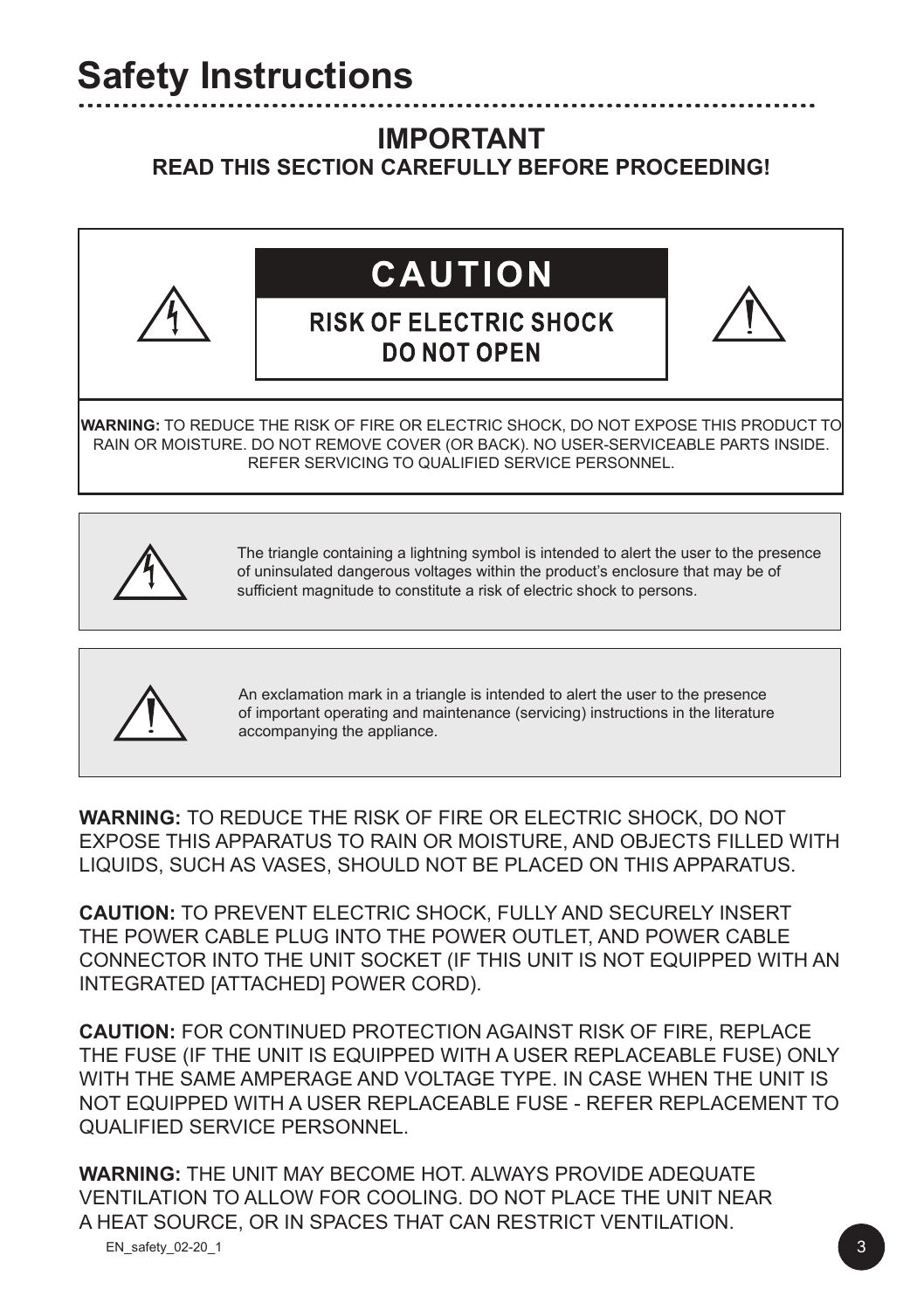### **Safety Instructions**

- 1. Read Instructions All the safety and operating instructions should be read before the product is operated.
- 2. Retain Instructions The safety and operating instructions should be retained for future reference.
- 3. Heed Warnings All warnings on the product and in the operating instructions should be adhered to.
- 4. Follow Instructions All operating and use instructions should be followed.
- 5. Cleaning Unplug this product from the power outlet before cleaning. Do not use liquid cleaners or aerosol cleaners.
- 6. Water and Moisture Do not use this product near water for example, near a bath tub, wash bowl, kitchen sink or laundry tub; in a wet basement; or near a swimming pool; and the like. These precautions also apply to the power cord.
- 7. Accessories Do not place this product on an unstable cart, stand, tripod, bracket or table. The product may fall, causing serious injury to a child or adult and serious damage to the product. Use only with a cart, stand, tripod, bracket or table recommended by the manufacturer or sold with the product. Any mounting of the product should follow manufacturer's instructions and should use a mounting accessory recommended by the manufacturer.
- 8. Ventilation This unit may be equipped with slots and openings in the cabinet (housing) which are provided for ventilation and to ensure reliable operation of the product and to protect it from overheating and these openings must not be blocked or covered. The openings should never be blocked by placing the product on a bed, sofa, rug or other similar surface. This product should be not placed in a built-in installation such as a bookcase or rack unless proper ventilation is provided or the manufacturer's instructions have been adhered to. For products equipped with a separate power supply unit, leave at least 5cm (2in.) of free space on all sides and the top of the power supply.
- 9. Power Sources This product should be operated only from the type of power source indicated on the marking label (placed on the product and/or, if applicable, on a separate power supply unit). If you are not sure of the type of power supply in your home, consult your product dealer or local power company. For products intended to operate from battery power or other sources, refer to the operating instructions.
- 10. Grounding and Polarity some units for proper operation or to take full advantage of their capabilities may require to be connected to a grounded power outlet – refer to the user manual for more information.

Some units may have markings for the live (L) and neutral (N) conductors for power - in order to take full advantage of capabilities of such products, it is recommended to properly connect the polarity according to the markings on the unit - refer to the user manual for more information. Connecting the polarity not in accordance with the markings will not affect the durability and reliability of the device.

- 11. Power-cord Protection Power supply cords should be routed so that the are not likely to be walked on or pinched by items placed upon or against them, paying particular attention to cords at plugs, convenience receptacles and the point where they exit from the product.
- 12. Lighting For added protection for this product during a lighting storm or when it is left unattended and unused for long periods of time, unplug it from the wall outlet and disconnect the antenna or system cables. This will prevent damage to the product due to lighting and power-line surges.
- 13. Overloading Do not overload wall outlets, extension cords or integral convenience receptacles as this can result in a risk of fire or electric shock.
- 14. Object and Liquid Entry Never push objects of any kind into this product through openings as they may touch dangerous voltage points or short-out parts that could result in a fire or electric shock. Do not expose this apparatus to dripping or splashing and ensure that no objects filled with water, such as vases are placed on the apparatus.
- 15. Servicing Do not attempt to service this product yourself as opening or removing covers may expose you to dangerous voltage or other hazards. Refer all servicing to qualified service personnel.
- 16. Damage Requiring Service Unplug this product from wall outlet and refer servicing to qualified personnel under the following conditions:
- when power supply cord or plug is damaged;
- if liquid has been spilled or objects have fallen into the product:
- if the product does not operate normally by following the operating instructions. Adjust only those controls that are covered by the operating instructions as an improper adjustment of other controls may result in damage and will require extensive work by a qualified technician to restore the product to its normal operation;
- if the product has been dropped or damaged in any way:
- if the product exhibits a distinct change in performance this indicates a need for a service.
- 17. Replacement Parts when replacement parts are required, be sure the technician has used replacement parts specified by the manufacturer or with the same characteristics as the original part. Unauthorized substitutions may result in fire, electric shock or other hazards.
- 18. Safety Check Upon completion of any service or repairs to this product, ask the service technician to perform safety check to determine that the products is in proper operating condition.
- 19. Wall of ceiling mounting The product should be mounted to a wall or ceiling only as recommended by the manufacturer.
- 20. Heat The product should be situated away from heat sources such as radiators, heat registers, stoves or other products (including amplifiers) that produce heat.
- 21. [Refer to products equipped with vacuum tubes] Tube Cage or cover - For your safety and to protect the vacuum tubes this product may be equipped with the factory installed vacuum tube cage or cover.

It is not recommended to remove the cage or cover unless it is required to change the vacuum tubes.

When the cage or cover is removed - do not touch the vacuum tubes - they may be hot and burn the skin!

22. Operating Environment - Operating environment temperature and humidity of the unit: +5°C to +35°C (+41°F to +95°F); less than 85% RH (cooling slots not blocked).

4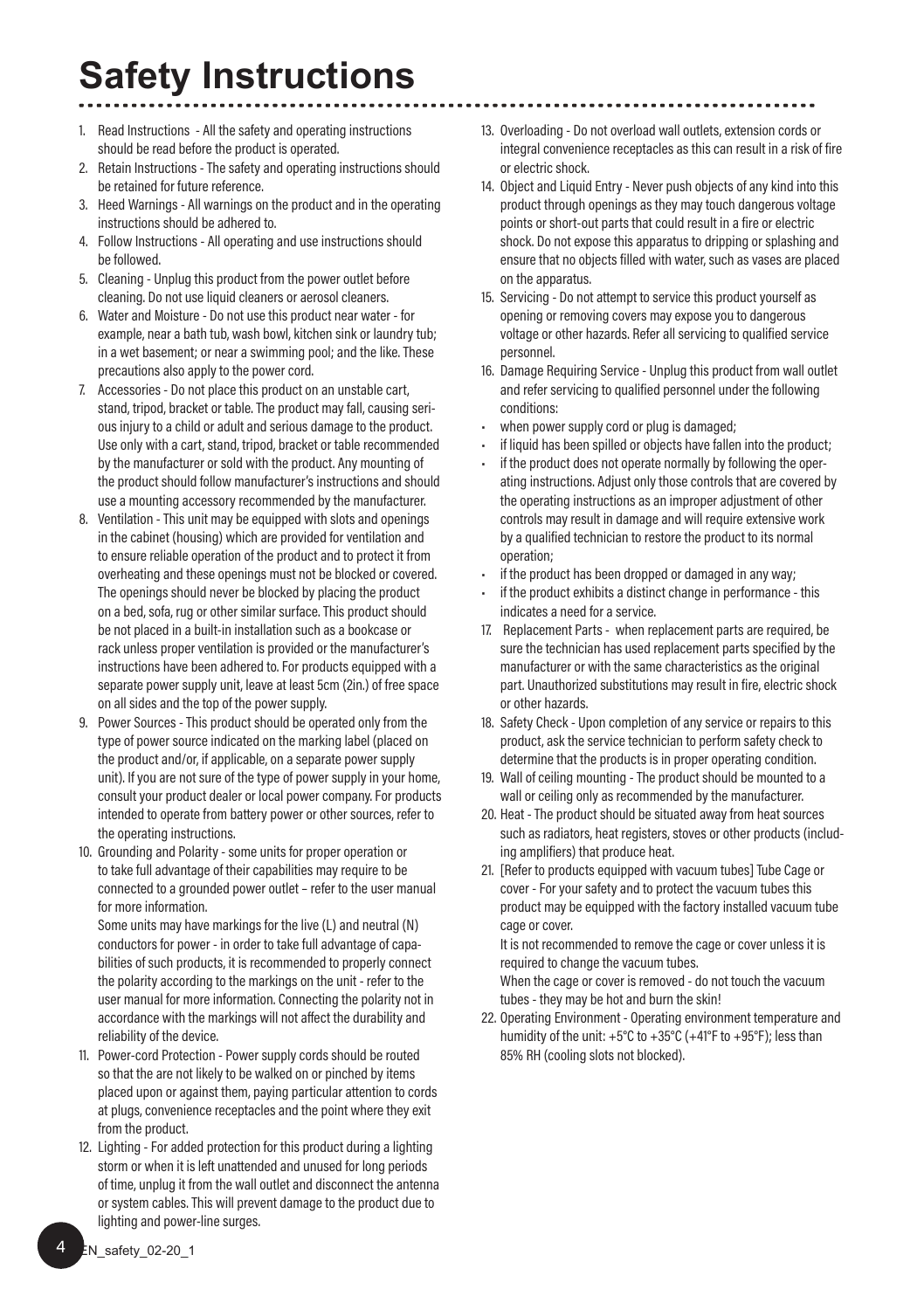## **Controls and Displays**



- 4. Reset Button
- 5. Voltage Meter Display
- 6. Power Cable Input
- 7. Power Sockets DIRECT Output (non-filtered)
- 8. Power Sockets FILTERED Output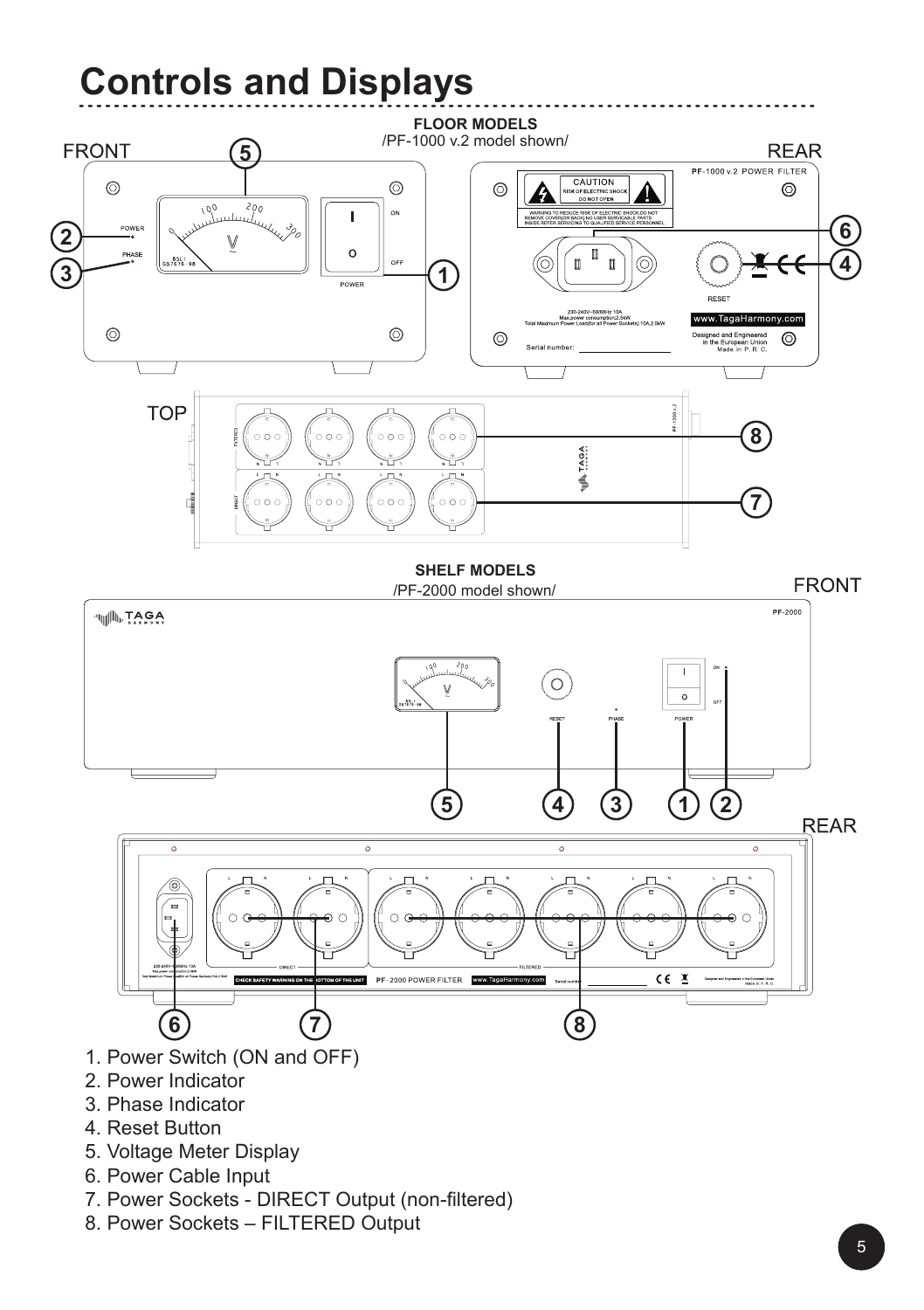# **Hooking Up the Filter**



- 1. Make sure the filter is turned off (the Power Switch is in the down OFF position and the Power Cable is removed).
- 2. Using power cables (only a power cable for the filter is supplied with this product) connect your audio-video equipment to the power sockets. Follow the below recommendations:

**FILTERED SOCKETS** (these sockets are filtered. Electrical noises are filtered and limited) – connect here your audio-video sources (CD/DVD/BluRay/Media Player, Radio/TV Tuner, Digital-to-Analog Converter, Turntable, Preamplifier, Active Speakers etc.) and video display devices (TV Set, Video Projector etc.).

**DIRECT SOCKETS** (these sockets are not filtered) – connect here your amplification audio equipment (Integrated/Power Amplifier, AV/Stereo Receiver, Active Subwoofer and similar)

**Note!** Check "Operation" for more information about the correct Phase when connecting audio-video equipment.

3. Your filter is ready for operation.



We recommend to use Schuko plugs in all power cables. Total maximum power load: the total maximum power consumption for all connected devices to the filter should not exceed the maximum power load for this filter.

The total maximum power load for this filtrer is given in Kilowatts (kW) or Watts (W) and is printed on the filter. It is also available in the specifications on **www.TagaHarmony.com**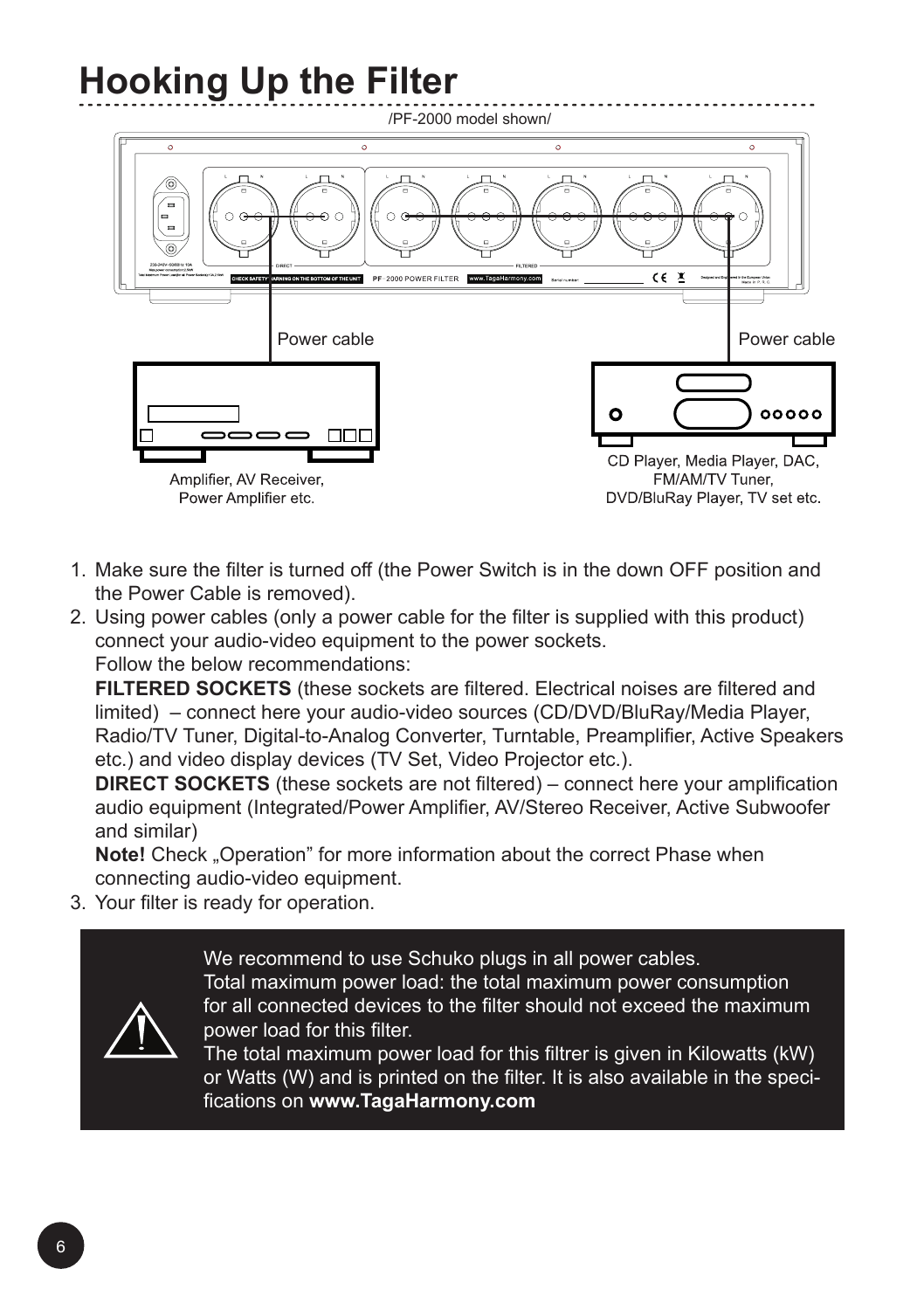# **Operation**



This unit requires a single-phase 3-conductor electrical outlet.

- 1. Plug the Power Cable to the filter and into the electrical outlet.
- 2. Turn on the filter (the Power Switch should be in the upper ON position). The Power Indicator should light up – if not then check the connection to the electrical outlet and whether it is powered.
- 3. **Phase Indicator** the indicator will illuminate when the phase is incorrect.

If the Phase is incorrect perform the following steps:

**a)** Schuko type electrical outlet. Make sure the filter is turned off (the Power Switch is in the down OFF position and the Power Cable is removed).

Remove the power plug from the outlet, reverse the plug by 180 degrees and put it into the outlet.



Turn on the filter – the Phase Indicator should switch off – the Phase is correct. **b)** Electrical outlet with a ground pin. Make sure the filter is turned off (the Power Switch is in the down OFF position and the Power Cable is removed).

Contact a qualified electrician to reverse wiring connection in your electrical outlet. Turn on the filter – the Phase Indicator should switch off – the Phase is correct.





Due to risk of electric shock refer any changes related to electrical equipment to qualified personnel.

4. The Power Sockets in your filter may have additional marking related to the female contacts: L – LIVE | N – NEUTRAL.

If not then check the below figure showing the Power Sockets wiring (for the correct Phase).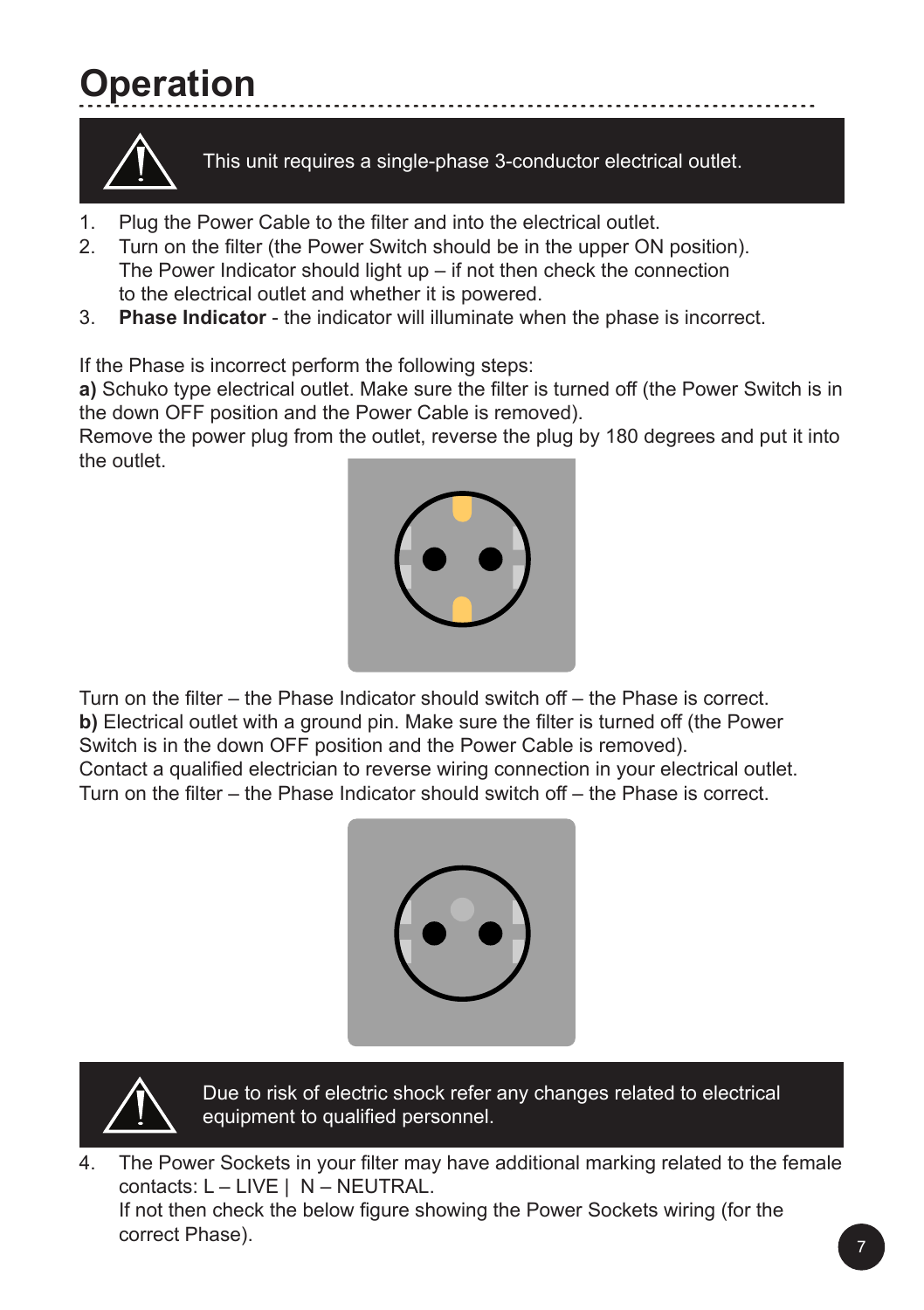

If your audio-video equipment has the phase marking for the power cable input make sure to connect correctly the equipment power cable plug to the power filter.

- 5. Turn on your audio-video equipment and enjoy your system.<br>6. Reset the Power Output Sockets will be powered off when
- 6. **Reset** the Power Output Sockets will be powered off when the maximum power load is exceeded (check on the rear of the filter or in specifications). Press the RESET button to restore the power supply.
- 7. **Voltage Meter** whenever the power filter is turned on and connected to a properly working electrical outlet the Voltage Meter will be displaying approximate current voltage in Volts.

**Note!** The results of Voltage Meter measurement accuracy are highly approximate and should not be taken into account for the professional assessment of the power line quality.

- When you want to turn off the power filter we recommend to turn off your audio-video equipment firstly.
- This power filter is not a uninterruptible power supply unit (UPS). It will not operate when the input power source fails (no power or too low voltage).